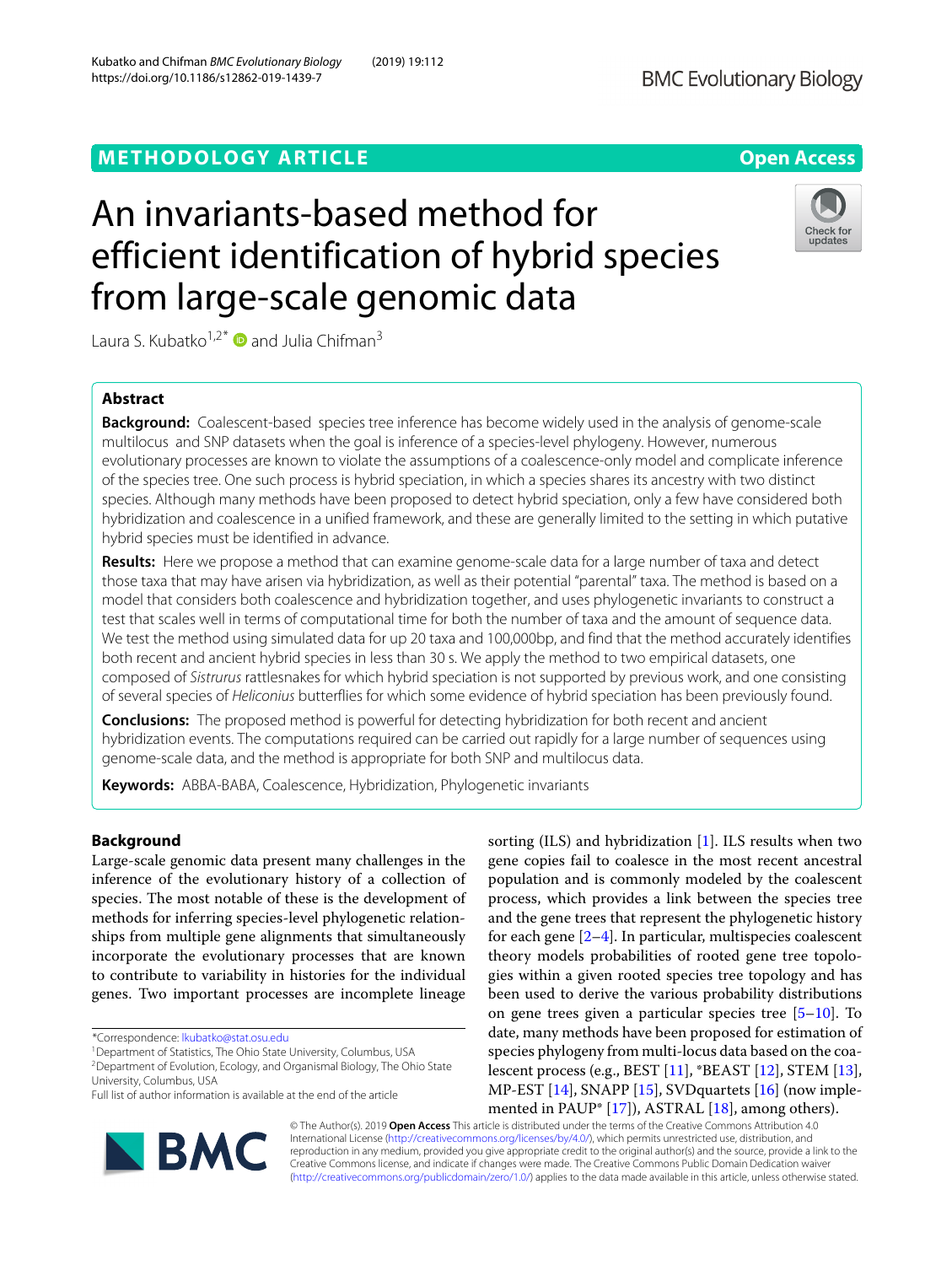Hybridization is another evolutionary process that can cause variability in gene trees within the containing species tree. It generally refers to the interbreeding of individuals from distinct populations, resulting in the production of a hybrid species that shares genetic information with both parental species. Hybridization between distinct species can occur for many generations with fertile offspring, making it possible for a new species to be formed. If the hybridization does not result in the formation of a new lineage, the process is termed introgression or introgressive hybridization [\[19–](#page-11-13)[28\]](#page-12-0). Despite the earlier belief that hybridization was rare, numerous recent studies have shown that hybrid speciation occurs in both plants and animals [\[27,](#page-12-1) [29–](#page-12-2)[38\]](#page-12-3). Hybridization has been recognized as an important mechanism for the evolution of new species and recent estimates indicate that approximately 25% of plants and 10% of animals hybridize [\[26,](#page-12-4) [27,](#page-12-1) [27,](#page-12-1) [28,](#page-12-0) [39\]](#page-12-5). However, inference of hybridization cannot be based solely on observed gene tree variability since other processes (e.g., incomplete lineage sorting and gene duplication and loss) may contribute to disagreements in single-gene phylogenies [\[1\]](#page-11-0).

Several models and methods have been developed to detect hybridization. Here we focus on methods specific to gene flow between species (hybridization) and not on methods that are concerned with gene flow within one species (admixture). One group of methods for detecting hybridization involves the identification and removal of hybrids prior to phylogenetic analysis, with the hybrids added to the inferred tree by connecting them to their parental species  $[40-42]$  $[40-42]$ . Joly et al. (2009)  $[43]$  developed a method and software (JML; [\[44\]](#page-12-9)) for identifying introgressed sequences by proposing that for some hybridization events the minimum distance between two sequences will be smaller than for incomplete lineage sorting. Another test that was originally developed to test ancient admixture is based on a relative abundance of ABBA or BABA single nucleotide patterns that can be evaluated using Patterson's D-statistic [\[45](#page-12-10)[–47\]](#page-12-11). However, Eaton and Ree (2013) [\[48\]](#page-12-12) noted that Patterson's D-statistic does not utilize all the information from incongruent allele patterns in multiple taxa and proposed an extension to the method, which they termed partitioned D-statistic. Meng and Kubatko (2009) [\[49\]](#page-12-13) proposed a model for detecting hybridization under the coalescent model and used both a maximum likelihood and a Bayesian framework for inference. An extension to that model was later provided by Kubatko (2009) [\[50\]](#page-12-14) by utilizing gene tree densities for inference. Yu et al. (2014) [\[51\]](#page-12-15) also proposed a likelihood method that accounts for both reticulate evolutionary events and incomplete lineage sorting by providing methods for computing the likelihood of a phylogenetic network under the coalescent

model. This method, as well as some earlier variations of it, is implemented in the software PhyloNet [\[52\]](#page-12-16).

In this paper we develop a method for detecting and quantifying the extent of hybridization using a coalescentbased model that is fast and accurate. At the heart of our method are special relations called *phylogenetic invariants*, which are functions (usually polynomials) in the site pattern probabilities that evaluate to zero on any probability distribution that is consistent with the tree topology and associated model. Invariants have been introduced by Cavender and Felsenstein (1987) [\[53\]](#page-12-17) and Lake (1987) [\[54\]](#page-12-18) as a means for phylogenetic reconstruction, and have recently been gaining popularity for use in phylogenetic tree inference [\[16,](#page-11-10) [55,](#page-12-19) [56\]](#page-12-20). Here we propose using a ratio between two linear invariants in site pattern probabilities to develop statistics that accurately identify hybrid taxa. Because these statistics are functions of site pattern probabilities across multi-locus or SNP data, they can be rapidly computed. In addition, we can derive the mean, variance, and asymptotic distribution of these invariants, enabling development of a hypothesis test for hybridization when the number of sites is large. We begin by giving the theoretical details of our model, and then evaluate the performance of several possible invariants-based statistics for four-taxon trees using simulation. The bestperforming of these statistics, which we call the Hils statistic, is then evaluated for larger trees using simulation, with hybridization events at various "depths" of the tree (i.e., hybridization between tip species and hybridization between ancestral species). Finally, we apply our method to several empirical data sets, including the *Sistrurus* rattlesnakes and *Heliconius* butterflies.

## **Results**

## **A Coalescent-based Model for Hybridization**

We consider here the model originally proposed by Meng and Kubatko (2009) in which data arise along a phylogenetic species tree via an evolutionary process that allows for the possibility of both hybridization and incomplete lineage sorting, as modeled by the coalescent process. Hybridization cannot be modeled by a bifurcating phylogenetic tree, thus it is common to represent hybridization on a phylogeny by a horizontal line connecting two lineages of an otherwise-bifurcating phylogeny (Fig. [1](#page-2-0) the leftmost panel). This network represents the evolutionary history of the species as a whole, and depicts a hybrid origin for taxon H. We refer to species *H* as the hybrid species, and to species  $P_1$  and  $P_2$  as the parental species. The times labeled by  $\tau_i$  are speciation times, and in general we refer to the species network  $S_{\gamma}$  together with its vector of speciation times  $\tau$  by  $(S_{\gamma}, \tau)$ . The data arising along this phylogenetic species network are a collection of site patterns. Letting  $X_Y \in \{A, C, G, T\}$  denote the nucleotide observed for species *Y* at a specific location in the DNA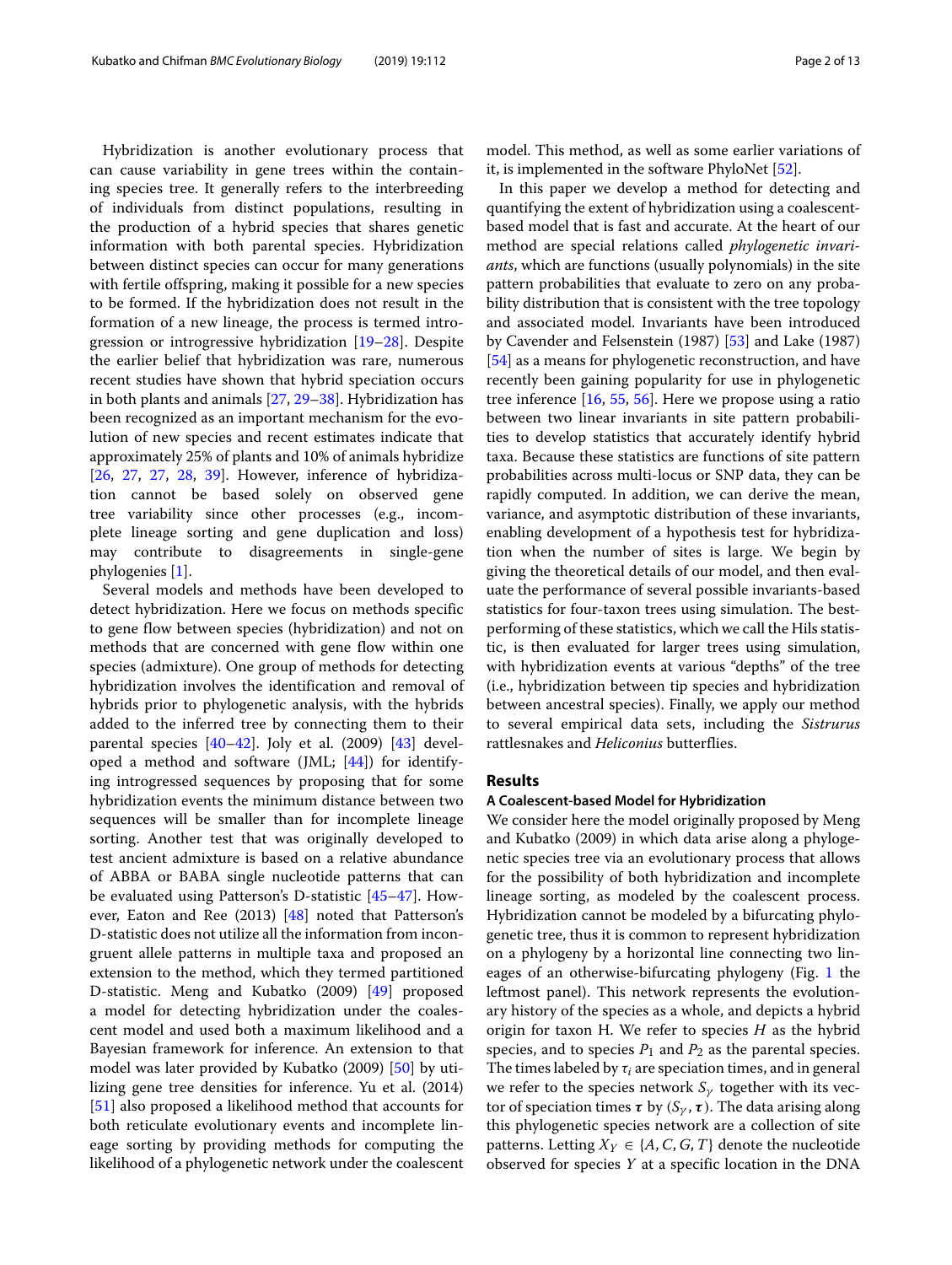

<span id="page-2-0"></span>sequence, we define a site pattern  $\mathbf{X} = X_0 X_{P_1} X_{H} X_{P_2}$  as an assignment of nucleotides to all species. We represent the site pattern probability on the species network  $(S_{\gamma}, \tau)$  for a particular observation *ijkl* at the tips of the network by

$$
p_{ijkl|(S_{\gamma},\tau)} = P(X_O = i, X_{P_1} = j, X_H = k, X_{P_2} = l|(S_{\gamma}, \tau))
$$
\n(1)

for  $i, j, k, l \in \{A, C, G, T\}.$ 

Our model defines the probability distribution on the space of all  $4^4 = 256$  site patterns under a model that allows both ILS and hybridization via a three-stage process. First, the hybrid species is assigned one of its two putative parents, with probability  $\gamma$  of selecting parental species  $P_2$  and probability  $1 - \gamma$  of selecting parental species  $P_1$  $P_1$  (resulting in trees  $S_1$  and  $S_2$  in Fig. 1 being the "parental species trees", respectively). Next, a gene tree is generated along the parental species tree from step 1 through the standard coalescent process (see, e.g., [\[2](#page-11-1)[–5,](#page-11-3) [7,](#page-11-14) [9,](#page-11-15) [57,](#page-12-21) [58\]](#page-12-22)). Finally, a site pattern is generated along the gene tree from step 2 according to one of the standard Markov substitution models (e.g., the  $GTR+I+\Gamma$  model [\[59\]](#page-12-23) or one of its sub-models). Combining steps 2 and 3, we see that the probability for site pattern *ijkl* for a given species tree  $S_i$ ,  $i \in \{1, 2\}$ , is given by

$$
p_{ijkl|(S_i,\tau)} = \sum_{G} \int_{\mathbf{t}} p_{ijkl|(G,\mathbf{t})} f((G,\mathbf{t})|(S_i,\tau)) d\mathbf{t},
$$

where (*G*,**t**) represents a gene tree with topology *G* and branch lengths **t**,  $p_{ijkl|(G,\mathbf{t})}$  is the probability of the particular observation *ijkl* at the tips of gene tree (*G*,**t**), and  $f((G, \mathbf{t})|(S_i, \tau))$  is the joint density of  $(G, \mathbf{t})$  conditional on the species tree  $(S_i, \tau)$ . A full description of the computations required for this model are given in Chifman and Kubatko (2015) [\[60\]](#page-12-24), and we do not review them here. Finally, we write the site pattern probability on a hybrid species network as

$$
p_{ijkl|(S_{\gamma},\tau)} = \gamma p_{ijkl|(S_1,\tau)} + (1-\gamma)p_{ijkl|(S_2,\tau)}.
$$
 (2)

For our purposes, it suffices to view the collection of site patterns observed in an empirical data set as a sample of observations from the probability distribution defined by the  $\{p_{ijkl|(S_v,\tau)}|i,j,k,l \in \{A,C,G,T\}\}\$ . We call data generated in this way "coalescent independent sites" and refer to this model as the "coalescent independent sites model". Let  $N_X$  be the number of sites with site pattern **X** observed in a sample of *N* sites generated from hybrid species network  $(S_{\gamma}, \tau)$  under this coalescent-with-hybridization model. Define  $\mathbf{p}$  = ( $p_{AAA}$ <sub>( $(S_{\gamma}, \tau)$ </sub>,  $p_{AAA}$ <sub> $C$ </sub> $(S_{\gamma}, \tau)$ , ...,  $p_{TTTT}$ <sub> $(C_{\gamma}, \tau)$ </sub>) and  $\hat{\mathbf{p}} = (\hat{p}_{AAAA}, \hat{p}_{AAAC}, \dots, \hat{p}_{TTTT})$ , where  $\hat{p}_{\mathbf{X}} = \frac{N_{\mathbf{X}}}{N}$ . The vector  $N\hat{p}$  then gives the observed counts of the 256 possible site patterns in the sample, and thus

$$
N\hat{\mathbf{p}} \sim \text{Multinomial}(N; \mathbf{p}).\tag{3}
$$

When *N* is large, the  $\hat{p}_X$  are approximately normally distributed, and thus the sampling distributions of statistics based on the  $\hat{p}_X$  can be derived. We next describe how these ideas can be used to build tests for hybridization.

#### **Invariants-based Hypothesis Tests for Hybridization**

As mentioned in the Introduction, our tests are based on phylogenetic invariants, which are polynomials in the site patterns that evaluate to zero on one tree topology but do not evaluate to zero for at least one tree of a different topology.

Consider four linear relationships that arise on the hybrid phylogenetic species network  $(S_{\gamma}, \tau)$  as described in the previous section:

$$
f_1 = p_{iijj|(S_\gamma,\tau)} - p_{ijij|(S_\gamma,\tau)}, \quad f_3 = p_{ijii|(S_\gamma,\tau)} - p_{iiji|(S_\gamma,\tau)},
$$
  

$$
f_2 = p_{ijji|(S_\gamma,\tau)} - p_{ijij|(S_\gamma,\tau)}, \quad f_4 = p_{iiij|(S_\gamma,\tau)} - p_{ijji|(S_\gamma,\tau)},
$$

where  $i \neq j \in \{A, C, G, T\}$ . It can be shown that  $f_2$  and  $f_4$ are zero when evaluated on site pattern probabilities that correspond to the species tree  $S_1$ , while  $f_1$  and  $f_3$  are nonzero (see  $[60]$  for details). Similarly,  $f_1$  and  $f_3$  are zero when evaluated on site pattern probabilities that correspond to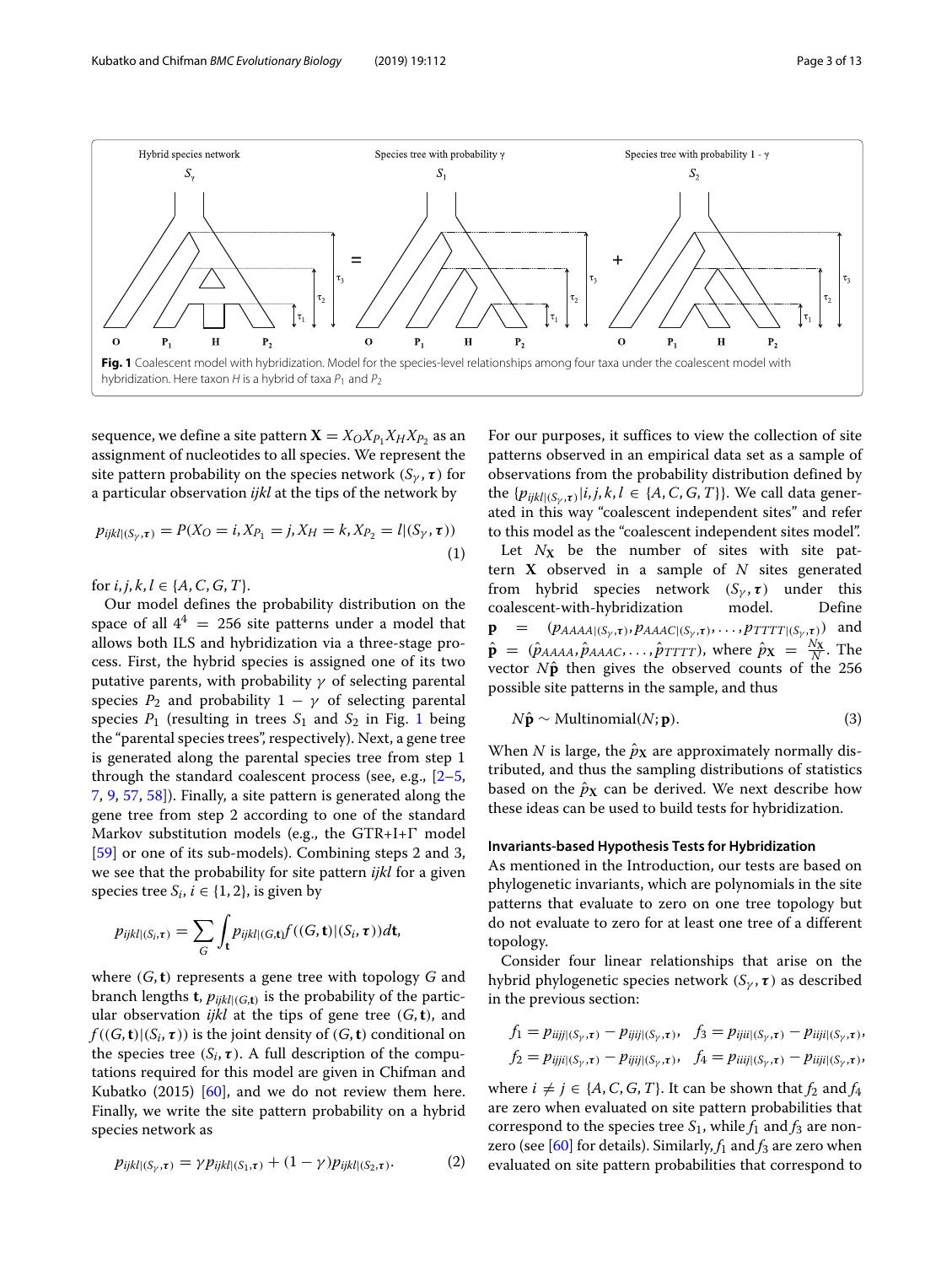tree  $S_2$ , while  $f_2$  and  $f_4$  are not. However, when the site pattern probabilities correspond to the species network  $(S_{\gamma}, \tau)$  with  $\gamma \in (0, 1)$ , none of the four linear relations are zero.

<span id="page-3-0"></span>What is special about these functions is that their ratio is a function of  $\gamma \in (0, 1)$ :

$$
\frac{f_1}{f_2} = \frac{p_{ijjj|(S_\gamma,\tau)} - p_{ijij|(S_\gamma,\tau)}}{p_{ijji|(S_1,\tau)} - p_{ijij|(S_\gamma,\tau)}} \n= \frac{\gamma \left( p_{ijjj|(S_1,\tau)} - p_{ijij|(S_1,\tau)} \right) + (1 - \gamma) \left( p_{ijjj|(S_2,\tau)} - p_{ijij|(S_2,\tau)} \right)}{\gamma \left( p_{ijji|(S_1,\tau)} - p_{ijij|(S_1,\tau)} \right) + (1 - \gamma) \left( p_{ijji|(S_2,\tau)} - p_{ijij|(S_2,\tau)} \right)} \n= \frac{\gamma \left( p_{ijjj|(S_1,\tau)} - p_{ijij|(S_1,\tau)} \right) + (1 - \gamma)(0)}{\gamma(0) + (1 - \gamma) \left( p_{ijji|(S_2,\tau)} - p_{ijij|(S_2,\tau)} \right)} \n= \frac{\gamma}{1 - \gamma}.
$$
\n(4)

Notice that the last equality holds because  $p_{ijji|(S_2,\tau)}$  –  $p_{ijij|(S_2,\tau)} = p_{ijjj|(S_1,\tau)} - p_{ijij|(S_1,\tau)}$ , which results from the symmetric roles of  $P_1$  and  $P_2$  leading to  $p_{ijji|(S_2,\tau)}$  =  $pi_{ijj|S_1,\tau}$  and  $pi_{ijj|S_2,\tau}$  =  $pi_{ij|S_1,\tau}$ . A full explanation about linear relations under the coalescent model on species trees that satisfy the molecular clock is provided in Chifman and Kubatko (2015), Section 3.1 [\[60\]](#page-12-24). Using a similar argument we find that

<span id="page-3-1"></span>
$$
\frac{f_3}{f_4} = \frac{\gamma}{1 - \gamma} \quad \text{and} \quad \frac{f_1 + f_3}{f_2 + f_4} = \frac{\gamma}{1 - \gamma}.
$$
 (5)

If we consider cumulative site pattern probabilities then the results in Eqs.  $(4)$  and  $(5)$  still hold. By a cumu- $\sum_{x \neq y \in \{A, C, G, T\}} p_{xyyx|(S_y, \tau)}$ . Under the JC69 model [\[61\]](#page-12-25), lative site pattern we mean, for example,  $p_{ijij}$ <sub>( $(S_{\nu}, \tau)$ </sub> = each of the terms in the sum will have the same value, regardless of the choice of *x* and *y*; under more complex models, these probabilities will vary depending on the particular *x* and *y*. We implement the JC69 version of the test here, though we use simulation to assess the performance under more complicated models.

Using the ratios in Eqs.  $(4)$  and  $(5)$  we construct formal significance tests of the following hypotheses:

$$
H_0: \gamma = 0 \text{ vs. } H_1: \gamma > 0.
$$

Here we consider the ratio  $\frac{f_1}{f_2}$  to illustrate the procedure. First, we estimate this ratio using the site pattern probabilities observed in the sample,

$$
\frac{\hat{f}_1}{\hat{f}_2} = \frac{\hat{p}_{iijj} - \hat{p}_{ijij}}{\hat{p}_{ijji} - \hat{p}_{ijij}}.
$$
\n(6)

To use this estimator as a test statistic in a hypothesis test, we need the distribution of the statistic when the null hypothesis is true. We first consider distributional results for the numerator and denominator separately. Using standard results for the multinomial distribution, we have

<span id="page-3-2"></span>
$$
\mu_{f_1} := E(\hat{p}_{iijj} - \hat{p}_{ijij}) = p_{iijj|(S_\gamma, \tau)} - p_{ijij|(S_\gamma, \tau)},\tag{7}
$$

$$
\mu_{f_2} := E(\hat{p}_{ijji} - \hat{p}_{ijij}) = p_{ijji|(S_\gamma, \tau)} - p_{ijij|(S_\gamma, \tau)}, \tag{8}
$$

$$
\sigma_{f_1}^2 := Var(\hat{p}_{iijj} - \hat{p}_{ijij}) = \frac{1}{N}(p_{iijj|(S_{\gamma},\tau)}(1 - p_{iijj|(S_{\gamma},\tau)})
$$
  
+  $p_{ijij|(S_{\gamma},\tau)}(1 - p_{ijij|(S_{\gamma},\tau)}) + 2p_{iijj|(S_{\gamma},\tau)}p_{ijij|(S_{\gamma},\tau)}), (9)$   

$$
\sigma_{f_2}^2 := Var(\hat{p}_{ijji} - \hat{p}_{ijij}) = \frac{1}{N}(p_{ijji|(S_{\gamma},\tau)}(1 - p_{ijji|(S_{\gamma},\tau)})
$$
  
+  $p_{ijij|(S_{\gamma},\tau)}(1 - p_{ijij|(S_{\gamma},\tau)}) + 2p_{ijji|(S_{\gamma},\tau)}p_{ijij|(S_{\gamma},\tau)}), (10)$   
 $\sigma_{f_1, f_2} := cov(\hat{p}_{iijj} - \hat{p}_{ijij}, \hat{p}_{ijji} - \hat{p}_{ijij})$   

$$
= \frac{1}{N}(-p_{iijj|(S_{\gamma},\tau)}p_{ijji|(S_{\gamma},\tau)} + p_{ijij|(S_{\gamma},\tau)}(1 - p_{ijij|(S_{\gamma},\tau)})). (11)
$$

Now, using the fact that when the sample size *N* is large we have  $\hat{f}_1 \sim N(\mu_{f_1}, \sigma_{f_1}^2)$  and  $\hat{f}_2 \sim N(\mu_{f_2}, \sigma_{f_2}^2)$ , we apply the Geary-Hinkley transformation [\[62,](#page-12-26) [63\]](#page-12-27) to the ratio  $\frac{f_1}{\hat{Z}}$ ˆ *f*2 to get

<span id="page-3-3"></span>
$$
\frac{\left(\mu_{f_2}\frac{\hat{f}_1}{\hat{f}_2} - \mu_{f_1}\right)}{\sqrt{\sigma_{f_2}^2 \left(\frac{\hat{f}_1}{\hat{f}_2}\right)^2 - 2\sigma_{f_1 f_2}\frac{\hat{f}_1}{\hat{f}_2} + \sigma_{f_1}^2}}
$$
 ~ N(0, 1). (12)

The terms in the denominator on the left-hand side of the above equation depend on several unknown quantities, which we estimate by substituting the observed site pattern frequencies into Eqs.  $(7)$  -  $(11)$ . We also multi-ply the expression in Eq. [\(12\)](#page-3-3) by  $\frac{f_2}{\mu}$  $\frac{J_2}{\mu_{f_2}}$  (which converges in probability to 1, and thus does not change the asymptotic distribution) to obtain the test statistic

<span id="page-3-4"></span>
$$
H := \frac{\hat{f}_2(\frac{\hat{f}_1}{\hat{f}_2} - \frac{\mu_{f_1}}{\mu_{f_2}})}{\sqrt{\hat{\sigma}_{f_2}^2(\frac{\hat{f}_1}{\hat{f}_2})^2 - 2\hat{\sigma}_{f_1, f_2}\frac{\hat{f}_1}{\hat{f}_2} + \hat{\sigma}_{f_1}^2}}.
$$
(13)

We call the statistic *H* the Hils statistic, in honor of Professor Matthew H. Hils<sup>a</sup>. Under the null hypothesis that  $\gamma = 0$ , the term  $\frac{\mu_{f_1}}{\mu_{f_2}}$  in the numerator of [\(13\)](#page-3-4) is 0, and the hypothesis test can be carried out by comparing the observed value of the test statistic computed with  $\frac{\beta_{f_1}}{\mu_{f_2}}$ 0 to a standard normal distribution. Tests based on the ratios  $\frac{f_3}{f_4}$  and  $\frac{f_1+f_3}{f_2+f_4}$  can be derived analogously.

We note that  $\gamma = 1$  also implies the absence of hybridization, and thus our hypothesis test should consider this situation as well. In fact, the symmetry in the model in Fig. [1](#page-2-0) means that this case is already covered by the test above. To see this, note that when  $\gamma = 0, f_1$  is close to 0, and the hypothesis test will fail to reject the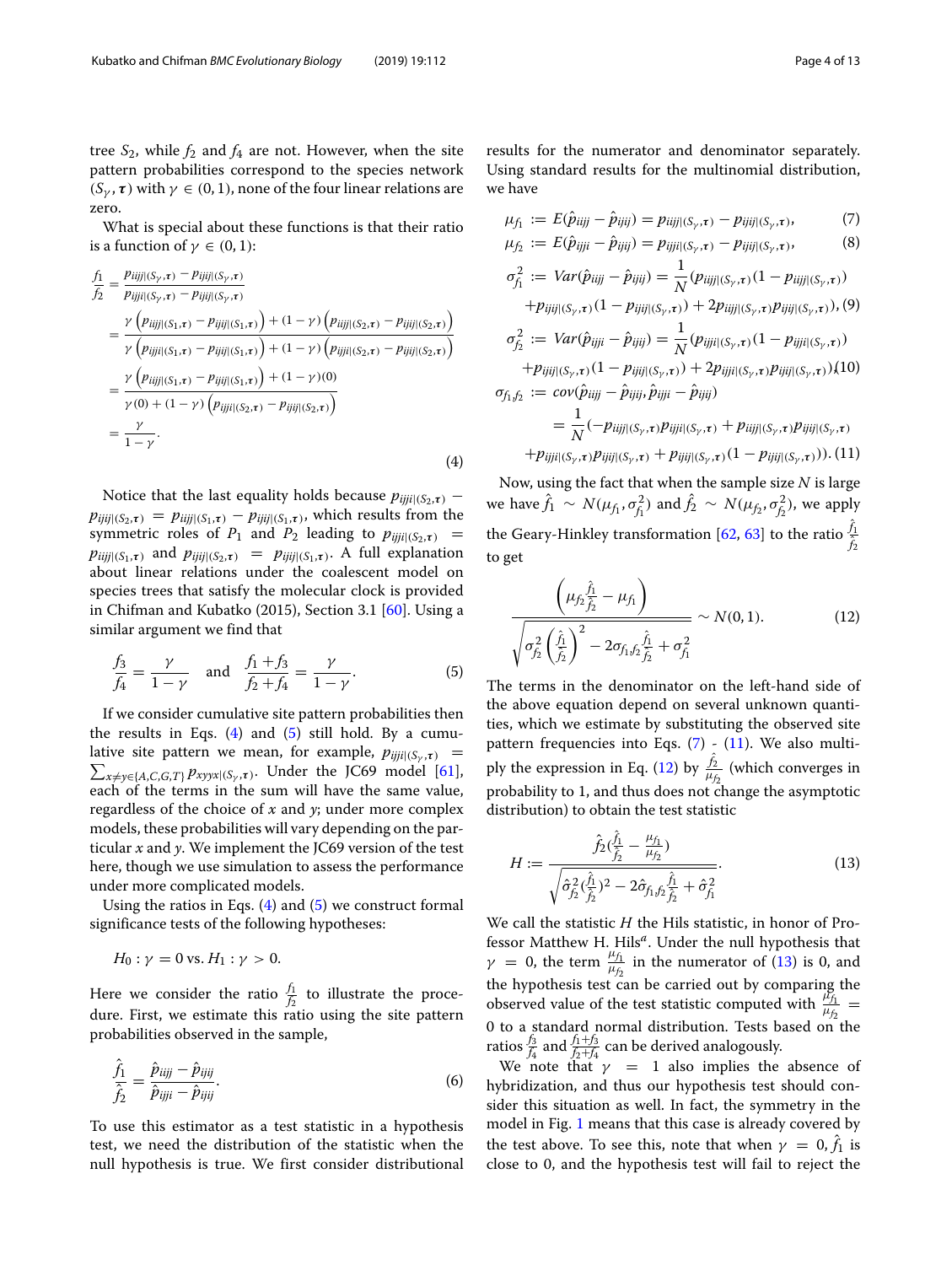null hypothesis, as could be expected from inspection of Eq. [\(13\)](#page-3-4). When  $\gamma = 1$ , then  $f_2$  is close to 0. It is not obvious from Eq.  $(13)$  that the test statistic would be expected to be close to 0 in this case, but if one multiples both the numerator and the denominator of the test statistic in Eq.  $(13)$  by ˆ *f*2  $\frac{f_2}{f_1}$ , it can be observed that there is an equivalent version of the test statistic with  $f_2$ , rather than  $f_1$ , in the numerator. Note that our condition *p*ˆ*ijij* > *max*{*p*ˆ*iijj*, *p*ˆ*ijji*} (see below) ensures that both  $f_1$  and  $f_2$  are positive. Thus the test given above is sufficient to test for hybridization with either  $\gamma = 0$  or  $\gamma = 1$ .

#### **Extension to Larger Species Networks**

The hypothesis test derived in the previous section deals with the case in which four taxa are specified, with one of the four taxa identified as the putative hybrid species. In many settings, however, primary interest is in searching over a large collection of species with the goal of identifying which species might have arisen via a process that involved hybridization at some point in the past. To address this, we consider a large collection of sequences, and suppose that an outgroup sequence can be identified. For each subset of four sequences consisting of three sequences plus the outgroup, we carry out the above test of hybridization for different assignments of the three ingroup sequences to the hybrid and parental taxa. Of the three possible choices for the hybrid taxon, we consider only two of those, eliminating from consideration the one for which  $\hat{p}_{ijij} > max\{\hat{p}_{ijji}, \hat{p}_{ijji}\}$ , since this implies that the two parental taxa are more closely related than either is to the putative hybrid. For a data set of  $n + 1$  sequences with one outgroup sequence, this results in  $\binom{n}{3}$  × 2 hypothesis tests. To handle the issue of multiple comparisons, we use the Bonferroni correction, which is conservative in this case because the tests are correlated. Thus, if an overall  $\alpha$ -level test is desired, we report significant evidence of hybridization when the *p*-value computed for a particular comparison is smaller than  $\frac{\alpha}{\binom{n}{3} \times 2}$ .

The simulation design for each study is described in the ["Methods"](#page-9-0) section and all code used to carry out the simulations and empirical analyses in this paper is available at [https://github.com/lkubatko/HilsTest.](https://github.com/lkubatko/HilsTest)

#### **Four-taxon simulation studies**

Our results for the four-taxon simulation studies establish that the various tests behaved as we have expected (Fig. [2](#page-5-0) and Table [1\)](#page-5-1). First, in all of the cases considered, the power increases as the sample size increases, reaching near 100% when alignments of length 500,000bp were used for many of the simulation conditions (Fig. [2\)](#page-5-0). Second, we note that as the value of  $\gamma$  increases from 0 (no hybridization) to 0.5 (equal contribution from both parental species), the power to detect hybridization increases as well, with near 100% power for the "long" branch length setting when  $\gamma \geq 1$ 

0.3 for all three of the tests considered. Third, we note that all of the tests are more powerful for data simulated under the "long" branch length setting (Fig. [2e](#page-5-0), f, g, and h) than for data generated under the "short" branch length setting (Fig. [2a](#page-5-0), b, c, and d). Finally, we note that all tests appear to achieve the nominal 0.05 level when data are simulated under the null hypothesis ( $\gamma = 0$ ). The ABBA-BABA test (Fig. [2d](#page-5-0) and h) shows power similar to our test based on the ratio $\frac{f_1}{f_2}$  (Fig. [2a](#page-5-0) and e).

One unexpected result of the simulations designed to address the power was that the test based on  $\frac{f_1}{f_2}$  is more powerful than the tests based on  $\frac{f_3}{f_4}$  and  $\frac{f_1+f_3}{f_2+f_4}$ . This is most likely due to the variance associated with estimating the various site pattern probabilities that contribute to each invariant. We return to this point in the discussion. Based on this observation, we report results for only the ratio  $\frac{f_1}{f_2}$ in what follows.

The results of the four-taxon simulation studies designed to estimate  $\gamma$  using the ratio $\frac{f_1}{f_2}$  also matched our intuition about how the method should perform (Table [1\)](#page-5-1). As the sample size increases, the estimates become closer to the true values used to generate the data, and the variance decreases as the sample size increases. In general, the estimates obtained from the "long" branch length setting are slightly better than those obtained from data generated under the "short" branch length setting. Overall, the method seems to provide very reasonable estimates of  $\gamma$ .

The results of the second set of simulation studies are shown in Fig. [3.](#page-6-0) The results are in general consistent with the results of the first simulation study. In particular, the power increases as  $\gamma$  gets closer to 0.5 and as the sample size increases, and both tests are more powerful when the branch lengths are longer. The Hils test is slightly more powerful than the ABBA-BABA test over most of the simulation conditions examined, but from a practical viewpoint, little difference in performance of the two methods would be expected. While both tests show some decrease in power resulting from the violation of the molecular clock, both still perform well, particularly with sufficient data, suggesting that these methods have some degree of robustness to violation of the assumption of a molecular clock.

#### **Simulation studies for larger species networks**

For the 9-taxon simulations (Fig. [4](#page-7-0) and Table [2\)](#page-8-0), we note first that for data generated under the coalescent independent sites model, when  $\gamma = 0$  approximately 5% of the data sets give significant results, and thus the test appears to attain the desired significance level in this case. For the multilocus data sets, however, the type I error rate is larger than the specified 0.05 level, and thus the test appears to reject the null hypothesis more often than it should.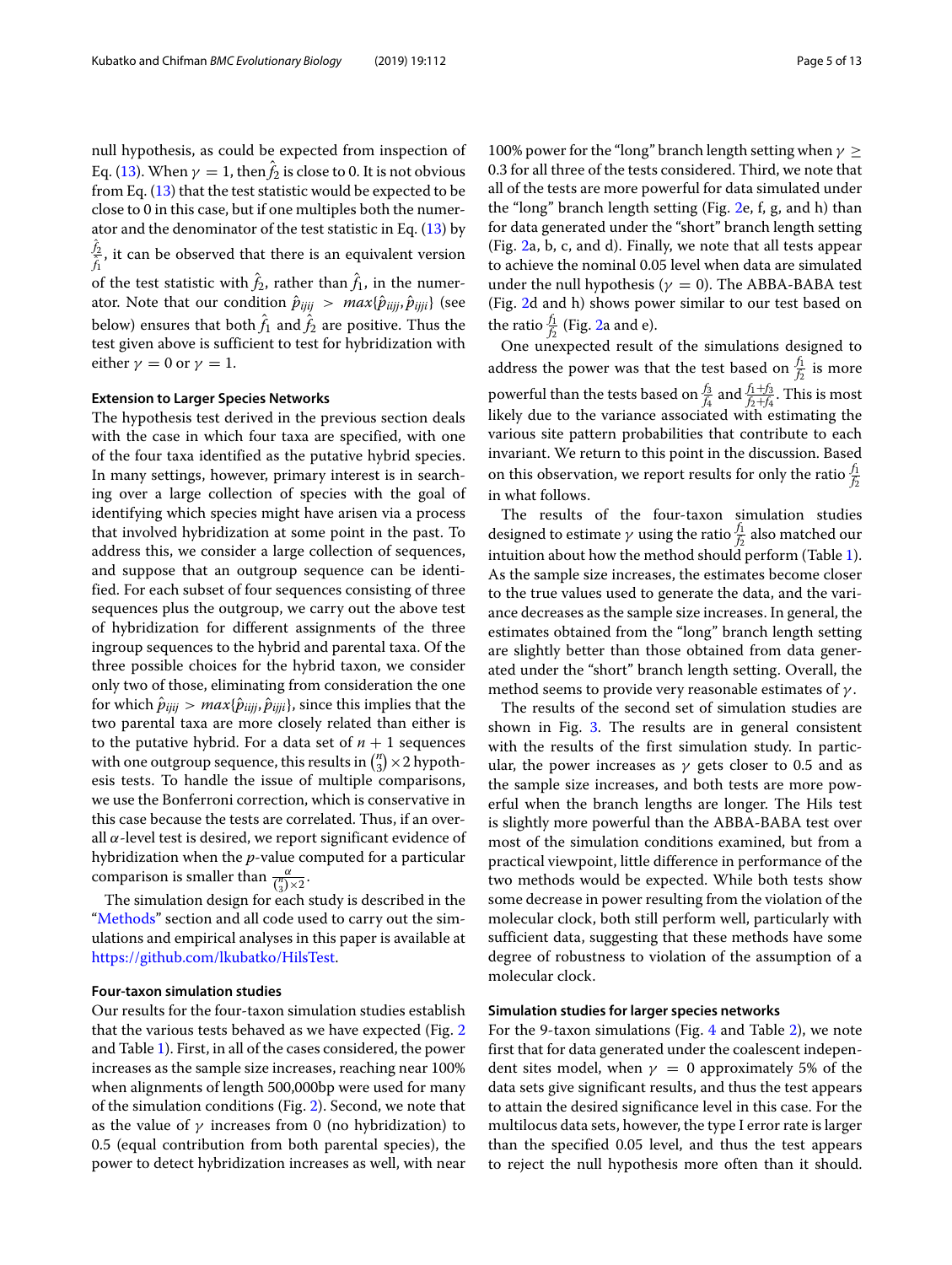

<span id="page-5-0"></span>on  $\frac{f_1+f_3}{f_2+f_4}$ ; and plots (**d**) and (**h**) give results for the ABBA-BABA test

<span id="page-5-1"></span>**Table [1](#page-2-0)** Estimates of the parameter γ using the ratio  $\frac{f_1}{f_2}$  for data simulated on the four-taxon hybrid species network in Fig. 1 with the "short" and "long" branch lengths settings

|                       | "Short" branch length |        |        |        |        |        | "Long" branch length |        |        |        |        |        |
|-----------------------|-----------------------|--------|--------|--------|--------|--------|----------------------|--------|--------|--------|--------|--------|
| $\boldsymbol{\gamma}$ | $\Omega$              | 0.1    | 0.2    | 0.3    | 0.4    | 0.5    | $\mathbf{0}$         | 0.1    | 0.2    | 0.3    | 0.4    | 0.5    |
| 500K                  |                       |        |        |        |        |        |                      |        |        |        |        |        |
| Mean                  | 0.0052                | 0.0986 | 0.2012 | 0.2984 | 0.4029 | 0.5005 | $-0.0006$            | 0.0990 | 0.1981 | 0.2993 | 0.3993 | 0.4994 |
| <b>SD</b>             | 0.0604                | 0.0524 | 0.0484 | 0.0427 | 0.0388 | 0.0356 | 0.0281               | 0.0245 | 0.0241 | 0.0220 | 0.0209 | 0.0205 |
| <b>MSE</b>            | 0.0037                | 0.0027 | 0.0023 | 0.0018 | 0.0015 | 0.0013 | 0.0008               | 0.0006 | 0.0006 | 0.0005 | 0.0004 | 0.0004 |
| 250K                  |                       |        |        |        |        |        |                      |        |        |        |        |        |
| Mean                  | $-0.0061$             | 0.0945 | 0.2048 | 0.2989 | 0.3958 | 0.5009 | $-0.0003$            | 0.1009 | 0.1971 | 0.2985 | 0.3979 | 0.5004 |
| SD.                   | 0.1008                | 0.0816 | 0.0665 | 0.0602 | 0.0555 | 0.0546 | 0.0407               | 0.0367 | 0.0355 | 0.0317 | 0.0300 | 0.0286 |
| <b>MSE</b>            | 0.0102                | 0.0067 | 0.0044 | 0.0036 | 0.0031 | 0.0030 | 0.0017               | 0.0013 | 0.0013 | 0.0010 | 0.0009 | 0.0008 |
| 100K                  |                       |        |        |        |        |        |                      |        |        |        |        |        |
| Mean                  | $-0.0121$             | 0.0789 | 0.1808 | 0.2784 | 0.3976 | 0.5001 | $-0.0053$            | 0.0926 | 0.1997 | 0.3012 | 0.3986 | 0.5013 |
| <b>SD</b>             | 0.3792                | 0.1445 | 0.1301 | 0.1079 | 0.0987 | 0.0930 | 0.0660               | 0.0616 | 0.0545 | 0.0498 | 0.0486 | 0.0456 |
| <b>MSE</b>            | 0.1439                | 0.0213 | 0.0173 | 0.0121 | 0.0097 | 0.0087 | 0.0044               | 0.0039 | 0.0030 | 0.0025 | 0.0024 | 0.0021 |
| 50K                   |                       |        |        |        |        |        |                      |        |        |        |        |        |
| Mean                  | $-0.0532$             | 0.0157 | 0.0471 | 0.2542 | 0.4081 | 0.5282 | $-0.0152$            | 0.0902 | 0.1955 | 0.2909 | 0.3983 | 0.4960 |
| <b>SD</b>             | 0.5451                | 1.2607 | 1.4385 | 0.3020 | 0.8163 | 0.4126 | 0.1098               | 0.0884 | 0.0818 | 0.0793 | 0.0690 | 0.0653 |
| <b>MSE</b>            | 0.2999                | 1.5964 | 2.0926 | 0.0933 | 0.6664 | 0.1710 | 0.0123               | 0.0079 | 0.0067 | 0.0064 | 0.0048 | 0.0043 |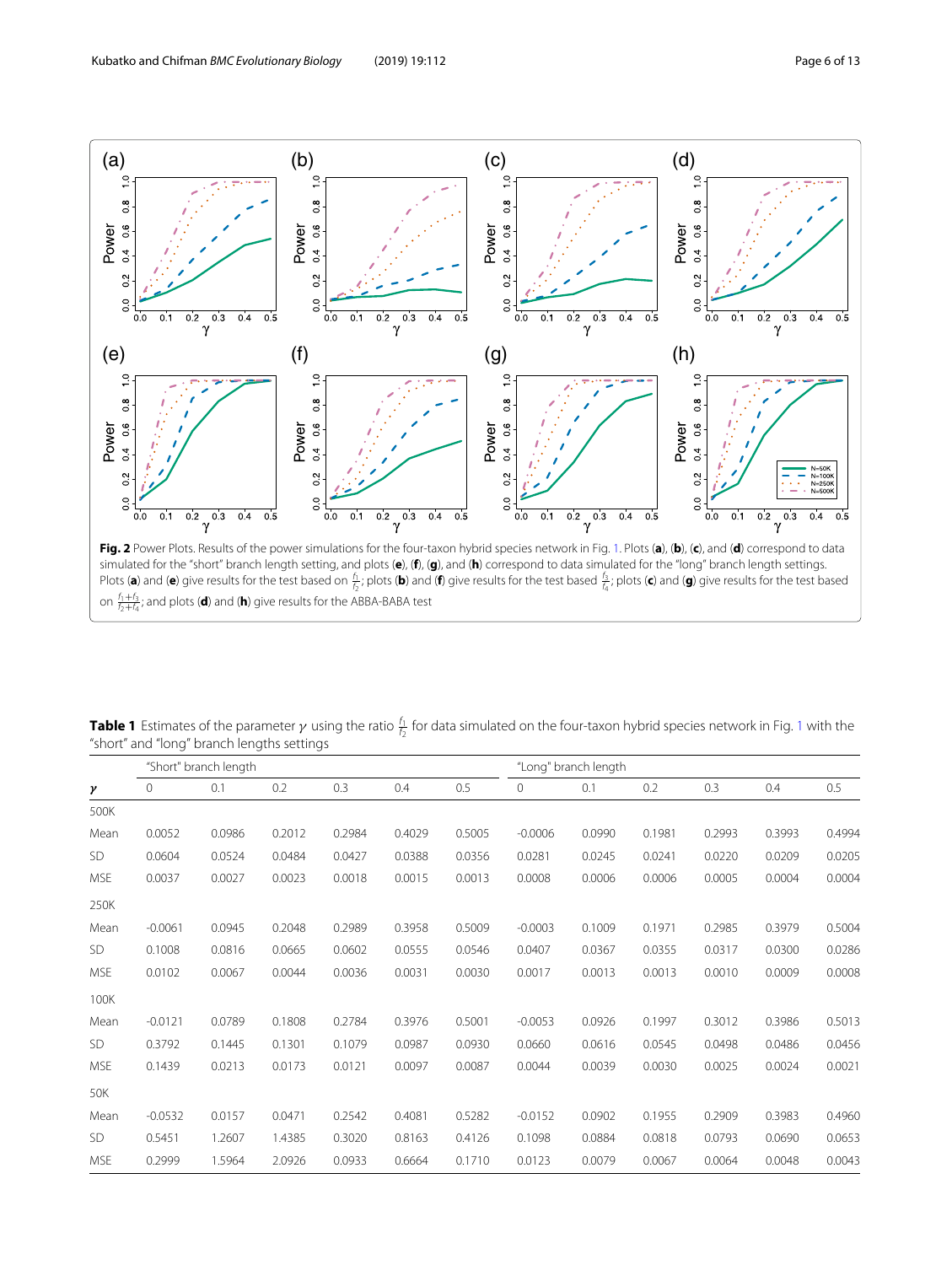

When  $\gamma > 0$ , we see that the test is powerful for both the shallow and the deep hybridization events and for both types of data, with the power above 90% in both cases when  $\gamma \geq 0.2$ . Furthermore, the test almost always selects the correct assignment of hybrid and parental taxa, with the proportion of times that this is exclusively generated increasing toward 100% as  $\gamma$  increases for the coalescent independent sites data. One observation we made that is not reflected in the results in Table [2](#page-8-0) is that for data simulated from the network involving the deep hybridization event, many sets appear as significant when some true relationship is detected. For example, it is common to have the hybrid correctly assigned, but the parental species assigned as belonging to a taxon from the sister clade of the true parent. This is especially true for the multilocus data sets with the deep hybridization event. In other words, this test is good at picking out the hybrid taxon, but not as good at unambiguously picking out its parents when the hybridization event occurs deeper in the network. This was not the case for the shallow event, where it often got exactly the correct relationships and only those in most cases.

<span id="page-6-0"></span>solid lines show results for the Hils test, while the dotted lines show results for the ABBA-BABA test

The results for the 20-taxon networks are largely the same (Fig. [4](#page-7-0) and Table [3\)](#page-8-1). The test still demonstrates good power to detect the hybridization event, though the power does not rise above 90% for all settings until  $\gamma \geq 0.3$ , rather than 0.2 as in the 9-taxon case. In addition, the

proportion of data sets with "Correct Sets" decreases for the shallow hybridization events in this case, meaning that when a hybridization event is identified, it nearly always involved correct identification of which species was the hybrid and which were the parental species. Though there is a hint of an elevated type I error rate when multilocus data were simulated, the problem is not as dramatic as in the 9-taxon case. Overall, the method maintains its good ability to detect hybrid species.

#### **Empirical data: Sistrurus rattlesnakes**

Recall that this dataset contains two species, each containing three subspecies, as well as two outgroup species, for a total of eight tips in the species phylogeny of interest. When analyzing empirical data of this nature, for which several individuals are sampled within each species, our main interest will be in detecting individuals that show evidence of hybrid origin from parental individuals that are members of two different species. The current version of our software will output the test statistic for all assignments of hybrid and parental taxa for a given outgroup, but this output can easily be examined to consider only the comparisons of interest. For the rattlesnake data for a particular choice of outgroup, we can consider all choices of one individual allele from each of three subspecies, and for each such choice, one individual will be assigned to be the hybrid and the other two assigned to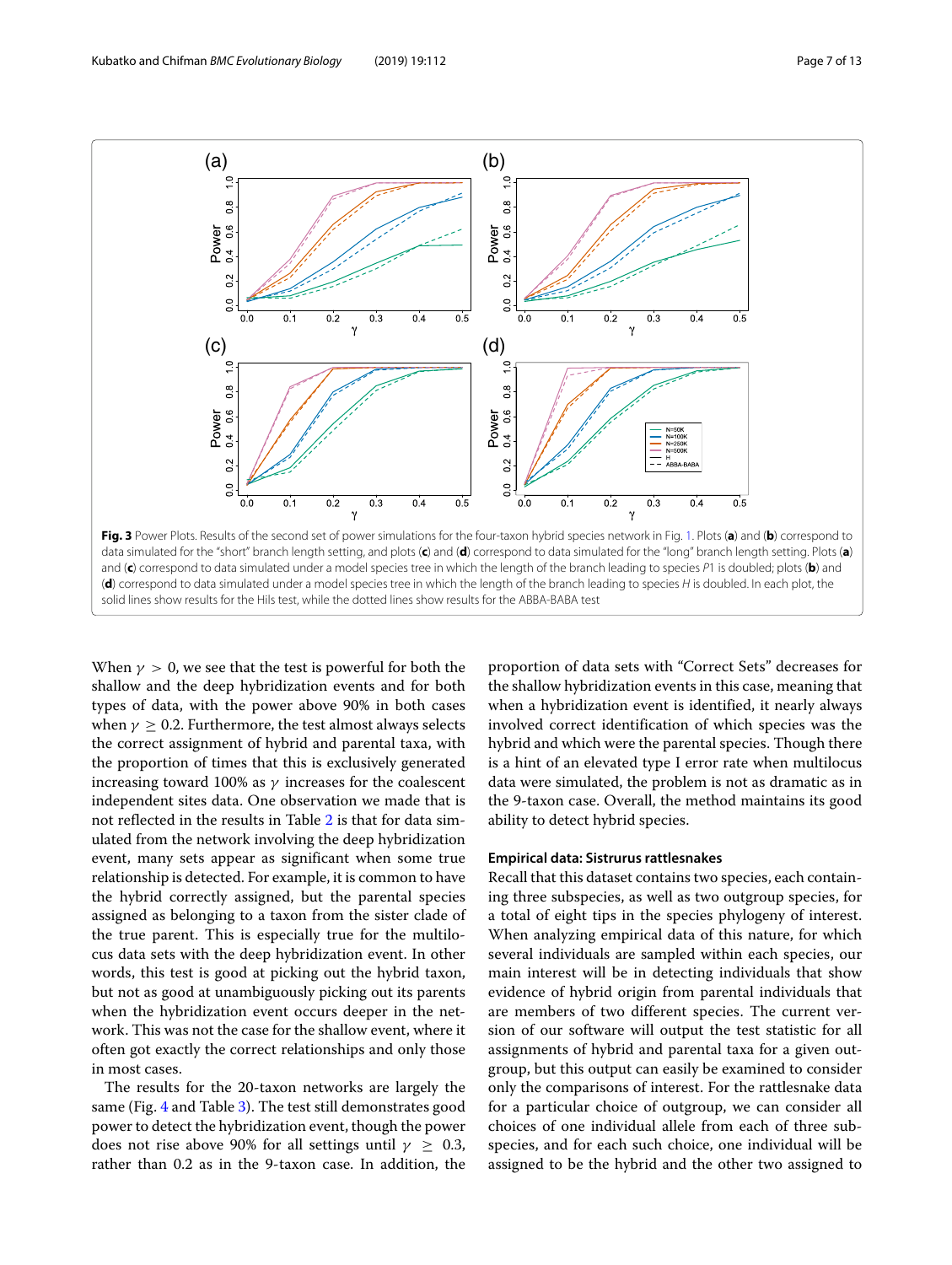

<span id="page-7-0"></span>be the parental taxa. For example, we can select one Sca individual, one Sce individual, and one Sct individual, and carry out the Hils test for each possible choice of hybrid among these three. Thus, for our particular data set consisting of 18 Sca alleles, 8 Sce alleles, 10 Sct alleles, 2 Smm alleles, 6 Smb alleles, and 4 Sms alleles, there will be  $\sum_{n_i \in \{0,1\},\sum_{i} n_i=3}$   $\binom{18}{n_1} \binom{8}{n_2} \binom{10}{n_3} \binom{2}{n_4} \binom{6}{n_5} \binom{4}{n_6} = 7,840$  possible choices of three alleles, and two test statistics will be computed on each, resulting in  $2 * 7840 = 15,680$  possible comparisons for each choice of outgroup sequence. We carry out the Bonferroni correction within the analysis for each outgroup, and thus each comparison uses significance level  $\alpha = 0.05/15680 = 0.0000032$ .

An additional practical issue that arose with our empirical data but was not observed with simulated data was that for some choices of three alleles, one or more of the site pattern frequencies *piijj*, *pijij*, and *pijji* was observed to be 0. To correct for this, we added a small count (0.005) to each observed site pattern count in all cases before computing estimated site pattern frequencies and carrying out the test. With this modification, we find no evidence of hybrid origin for any of the sequences with any choice of outgroup sequence, consistent with other analyses in this group [\[64,](#page-12-28) [65\]](#page-12-29).

## **Empirical data: Heliconius butterflies**

This dataset consists of 3 species with 4 individuals sampled per species, plus an outgroup. Thus, the number of comparisons of interest is  $4 \cdot 4 \cdot 4 \cdot 2 = 128$  and the Bonferroni-corrected level of the tests is  $0.05/128$  =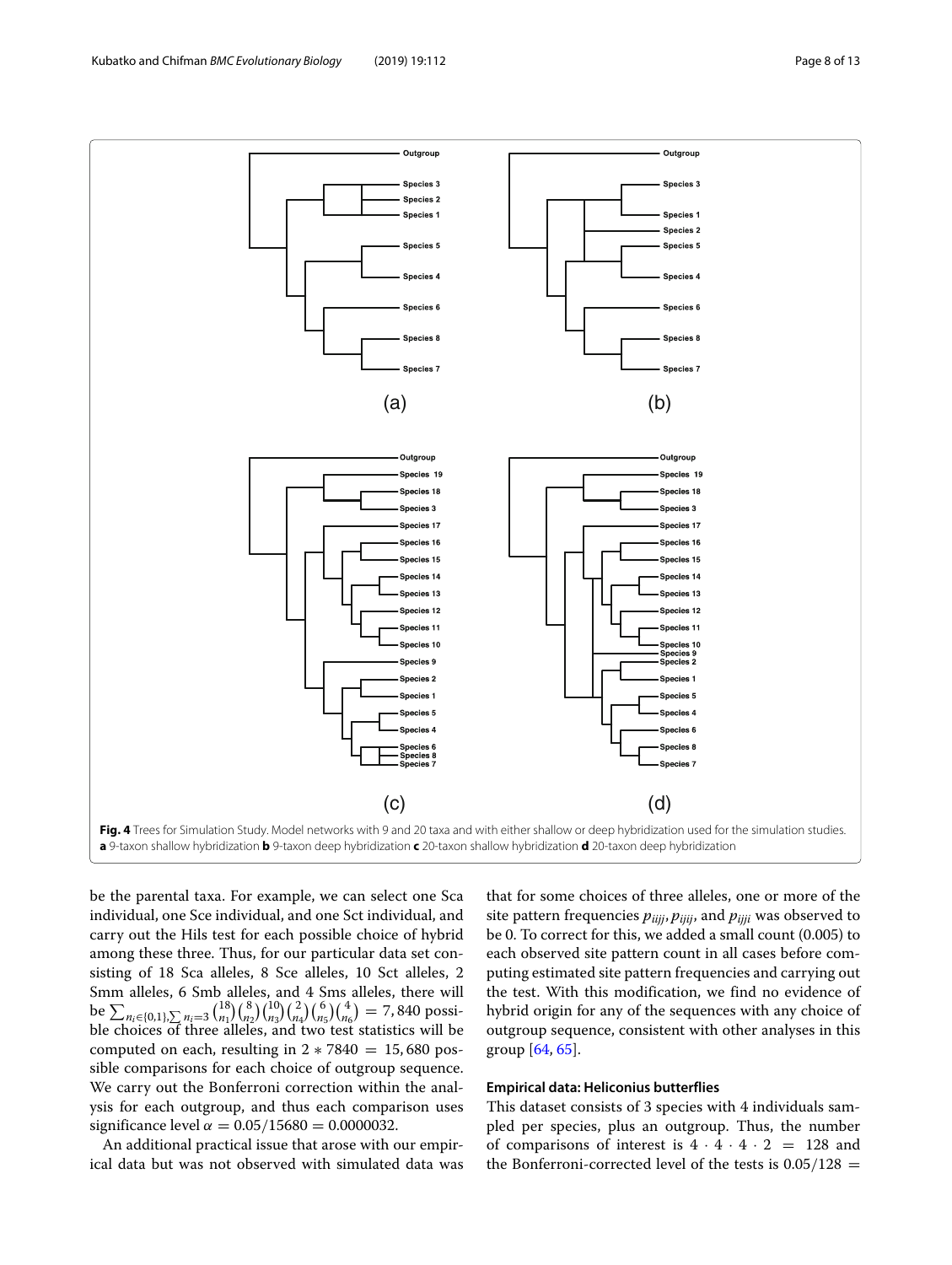|          | Coalescent Independent Sites |       |       |       |                    |       | Multi-locus Data |                       |       |       |                          |       |  |
|----------|------------------------------|-------|-------|-------|--------------------|-------|------------------|-----------------------|-------|-------|--------------------------|-------|--|
|          | Shallow Hybridization        |       |       |       | Deep Hybridization |       |                  | Shallow Hybridization |       |       | Deep Hybridization       |       |  |
| $\gamma$ | False                        | True  | True  | False | True               | True  | False            | True                  | True  | False | True                     | True  |  |
|          | Pos.                         | Pos.  | Sets  | Pos.  | Pos.               | Sets  | Pos.             | Pos.                  | Sets  | Pos.  | Pos.                     | Sets  |  |
| $\circ$  | 0.064                        |       |       | 0.048 |                    |       | 0.216            | -                     |       | 0.224 | $\overline{\phantom{0}}$ |       |  |
| 0.1      | 0.024                        | 0.384 | 0.192 | 0.024 | 0.664              | 0.520 | 0.176            | 0.424                 | 0.312 | 0.088 | 0.719                    | 0.552 |  |
| 0.2      | 0.032                        | 0.968 | 0.920 | 0.000 | 0.952              | 0.944 | 0.000            | 0.968                 | 0.864 | 0.000 | 1.000                    | 0.896 |  |
| 0.3      | 0.032                        | 0.976 | 0.976 | 0.000 | 0.976              | 0.976 | 0.000            | 1.000                 | 0.968 | 0.000 | 1.000                    | 1.000 |  |
| 0.4      | 0.008                        | 0.976 | 0.144 | 0.000 | 1.000              | 0.448 | 0.000            | 1.000                 | 0.248 | 0.000 | 1.000                    | 1.000 |  |
| 0.5      | 0.016                        | 0.960 | 0.000 | 0.000 | 0.952              | 0.000 | 0.000            | 1.000                 | 0.000 | 0.000 | 1.000                    | 1.000 |  |

<span id="page-8-0"></span>**Table 2** Results of the simulation study for 9 taxa

The columns labeled "False Pos." refer to the proportion of data sets for which a triplet of taxa were incorrectly identified as involving a hybridization event (false positives); the columns labeled "True Pos." refer to the proportion of data sets for which the correct triplet of taxa involving the hybridization event was identified and the hybrid taxon was correctly identified (true positives); and the columns labeled "True Sets" refer to the proportion of data sets for which the correct triplet of taxa was identified but the hybrid taxa was specified incorrectly. It is possible that both the correct triplet with the hybrid correctly specified and the correct triplet with the hybrid misspecified are identified as statistically significant in the analysis. We tally these separately because in the case of empirical data it would be ambiguous as to which is the hybrid taxon. For our simulated data, all data sets for which the true set was significant also had the triplet with the correct hybrid assignment found to be significant, and thus this proportion is always a fraction of the proportion of true positives

0.00039. The analysis of all possible hybrid/parental combinations for the alignment of length  $\approx$  248 million bp took 16 min on a 2× Quad Core Xeon E5520 / 2.26GHz / 32GB desktop linux machine. All comparisons were statistically significant at the 0.00039 level. This result is not surprising, given the previous evidence of hybridization as described in Martin et al. (2013), and given the large sample size. What is interesting, however, is the strength of the evidence for hybridization. For example, across all comparisons in which an *H. m. rosina* individual was specified as the hybrid, the smallest test statistic was 172.6143, indicating overwhelming evidence for hybridization (recall that we are comparing to a standard normal distribution). In contrast, when one of the other species was identified as the hybrid and *H. m. rosina* was (incorrectly) identified as a parental taxon, the values of the test statistic ranged from  $\sim$  55 to 76, again indicating strongly significant deviation from the expected patterns under no gene flow, but not as strong as the case in which the hybrid is

**Table 3** Results of the simulation study for 20 taxa

correctly identified as *H. m. rosina*. Overall, these results are in agreement with the work of Martin et al. (2013) on this group, and demonstrate the utility of our method in rapidly identifying hybrid taxa from genome-scale data.

## **Discussion**

We have proposed a method for detecting hybrid species using a model of hybrid speciation that incorporates coalescent stochasticity. The test is based on observed site pattern frequencies, which leads to several convenient properties. First, the computations required for the test can be carried out very rapidly, as all that is required is to obtain counts of observed site pattern frequencies for four taxa of interest. This computation is so rapid that there are essentially no limits on the length of sequences that can be handled by the method, and it is thus appropriate for genome-scale data. Second, observed site pattern frequencies arise from a multinomial distribution under the coalescent hybridization model used here, which allows

<span id="page-8-1"></span>

|          |                       | Coalescent Independent Sites |                          |                    |                          |       |       |                          | Multi-locus Data |       |                          |       |  |  |  |
|----------|-----------------------|------------------------------|--------------------------|--------------------|--------------------------|-------|-------|--------------------------|------------------|-------|--------------------------|-------|--|--|--|
|          | Shallow Hybridization |                              |                          | Deep Hybridization |                          |       |       | Shallow Hybridization    |                  |       | Deep Hybridization       |       |  |  |  |
| $\gamma$ | False                 | True                         | True                     | False              | True                     | True  | False | True                     | True             | False | True                     | True  |  |  |  |
|          | Pos.                  | Pos.                         | Sets                     | Pos.               | Pos.                     | Sets  | Pos.  | Pos.                     | Sets             | Pos.  | Pos.                     | Sets  |  |  |  |
| 0        | 0.048                 | -                            | $\overline{\phantom{0}}$ | 0.040              | $\overline{\phantom{m}}$ |       | 0.064 | $\overline{\phantom{0}}$ | -                | 0.072 | $\overline{\phantom{0}}$ |       |  |  |  |
| 0.1      | 0.008                 | 0.072                        | 0.008                    | 0.000              | 1.000                    | 0.240 | 0.112 | 0.008                    | 0.064            | 0.008 | 0.648                    | 0.352 |  |  |  |
| 0.2      | 0.000                 | 0.704                        | 0.096                    | 0.000              | 0.936                    | 0.936 | 0.016 | 0.688                    | 0.160            | 0.000 | 0.984                    | 0.960 |  |  |  |
| 0.3      | 0.000                 | 0.952                        | 0.080                    | 0.000              | 0.928                    | 0.928 | 0.000 | 1.000                    | 0.168            | 0.000 | 1.000                    | 1.000 |  |  |  |
| 0.4      | 0.000                 | 0.960                        | 0.000                    | 0.000              | 0.968                    | 0.968 | 0.000 | 1.000                    | 0.000            | 0.000 | 000.                     | 0.976 |  |  |  |
| 0.5      | 0.000                 | 0.952                        | 0.000                    | 0.000              | 0.984                    | 0.928 | 0.000 | 1.000                    | 0.000            | 0.000 | .000                     | 0.896 |  |  |  |

Column headings are as in Table [2](#page-8-0)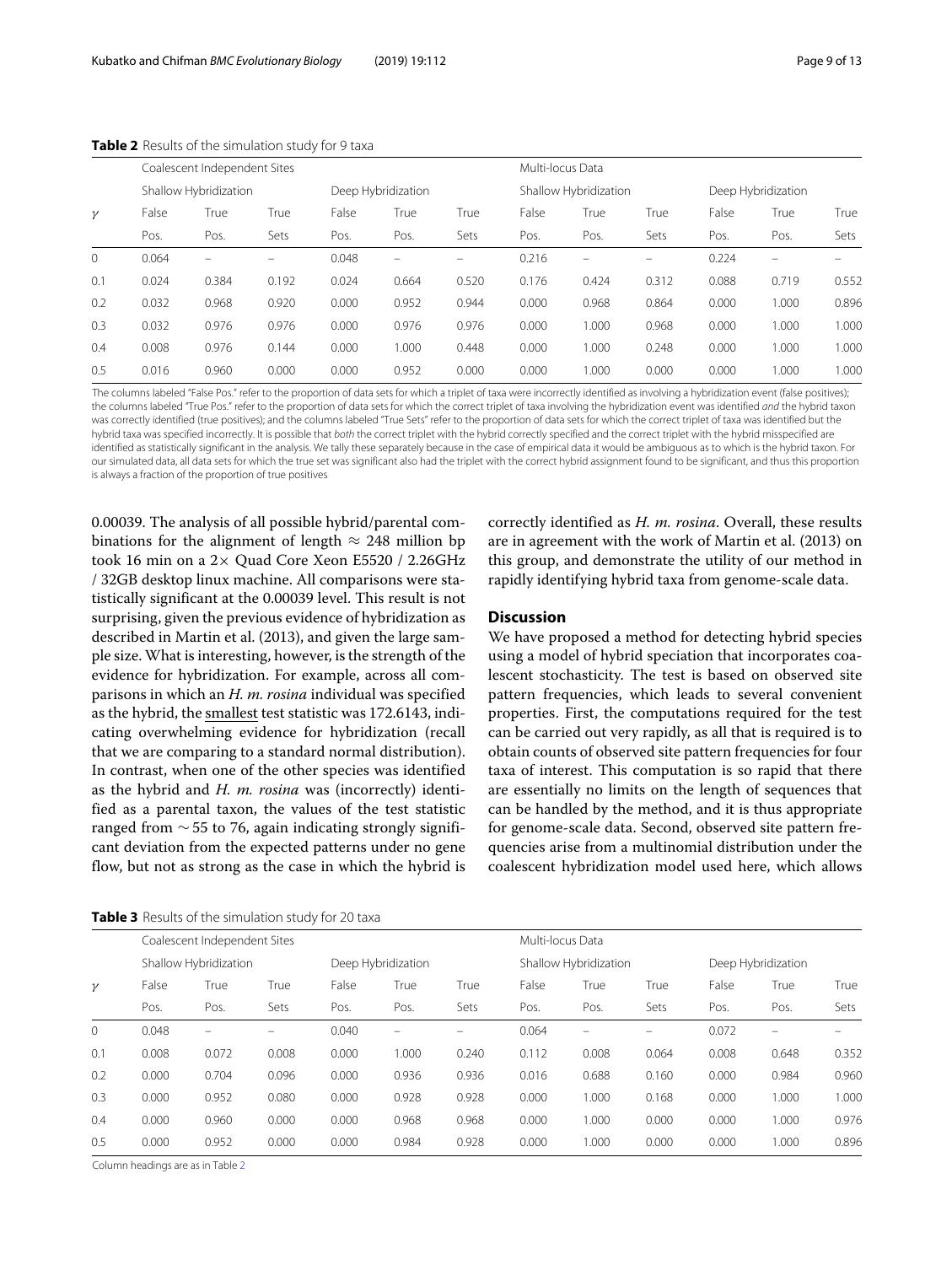derivation of the asymptotic distribution of the estimators of the site pattern frequencies. This ultimately leads to a null distribution for testing the hypothesis of interest that is asymptotically normally distributed which provides a straightforward test of the hypothesis of interest. Finally, we note that our method is derived under the assumption that each site has its own underlying gene tree, an experimental design that we call "coalescent independent sites". The method is thus clearly appropriate for genomewide SNP data, whether biallelic or not. We argue that the method is also appropriate for multilocus data, in that as the number of loci becomes large and provided that alignment lengths are not biased toward certain gene tree topologies, the proportion of sites observed from a particular gene tree will approach the proportion expected under the coalescent independent sites model. We thus carry out simulations for both multilocus and coalescent independent sites data, and we test our method on an empirical multilocus dataset.

Our simulations show that the method is powerful for detecting hybridization for both recent and ancient hybridization events, although for ancient hybridization events it may be more difficult to pinpoint the precise parental species for the detected hybrids. In addition, the proportional contribution of the two parental species to the genome of the hybrid species can be estimated accurately and unbiasedly. The simulations also show that the method scales extremely well: for 20-taxon networks with 100,000 sites, computations can be completed in less than 30 s, while for a dataset with 13 sequences and over 248 million sites, the analysis took less than 20 min on an older desktop linux machine. While these analyses demonstrate that sequence length is not a computationally-limiting factor, they also suggest that larger numbers of taxa will be similarly unproblematic. Although adding taxa increases the number of hypothesis tests to be carried out, these are each done very rapidly (e.g., for 20 taxa, there are over 2200 tests being done in less than 30 s), and they could easily be carried out on separate processors, if necessary. To the extent of our knowledge, this method is thus the only technique available for exploratory hybrid identification for large numbers of sequences using genome-scale data.

The method is based on phylogenetic invariants, and we note that the particular choice of invariants used here was somewhat arbitrary. Indeed, the ABBA-BABA test [\[45](#page-12-10)[–47\]](#page-12-11) is based on the difference of ABBA and BABA patterns similar to our invariant  $f_2$  and it too is useful in detecting hybridization. However their statistic is normalized by the total number of observations whereas our method is based on the ratio of two linear invariants leading to a function that depends only on the mixing parameter  $\gamma$ . Based on this crucial observation we were able to derive the Hils statistic for accurate detection of

hybridization. We have also noticed that the ratio between *f*<sup>3</sup> and *f*<sup>4</sup> was not as powerful, thus it is possible that other invariants may be identified that work as well or better than the ones we have chosen here. It is also possible that invariants that operate on more than four taxa at a time could be determined, with potential improvements in the localization of hybrid and parental taxa for more ancient hybridization events. There is also a possibility that a set of linear invariants specific to species trees under the coalescent exists and can be classified, and if such a set exists, these species invariants may improve the performance. We suggest that exploring these directions is appealing, as site pattern-based methods provide the possibility of both rapid computation and convenient asymptotic distributions, making them suitable for processing the large genome-scale datasets that are becoming increasingly available. In fact, the performance of these methods improves with sequence length, since site pattern probabilities can be more accurately estimated, with little associated computational cost.

## **Conclusions**

Classification of organisms and estimation of their phylogenetic relationships is central to many areas of biological research, but inference of these relationships comes with several challenges. Most notable are computational challenges arising from the abundance of available DNA sequence data and the need to model organismal evolution at two distinct levels – individual genes, and species as a whole, where the evolutionary histories of genes are constrained by the evolutionary history of the species. Additionally, several processes, such as incomplete lineage sorting (deep coalescence), hybridization, horizontal gene transfer, and gene duplication and loss, lead to the potential for incongruence in the evolutionary histories of the individual genes. The multispecies coalescent is commonly used to model incomplete lineage sorting and provides a model for the generation of gene trees within the containing species tree. We used this model to develop a method for detecting species that have arisen via hybridization and for quantifying the extent of hybridization in a formal statistical framework. We demonstrated the performance of our method using both simulated and empirical data. Our method is capable of processing genome-scale sequence datasets consisting of many taxa in a computationally efficient manner, thus providing researchers with an effective exploratory tool for hybrid identification.

## <span id="page-9-0"></span>**Methods**

# **Simulation Studies**

# *Four-taxon species networks*

Our first set of simulation studies involves assessing the level and the power of the tests under various choices of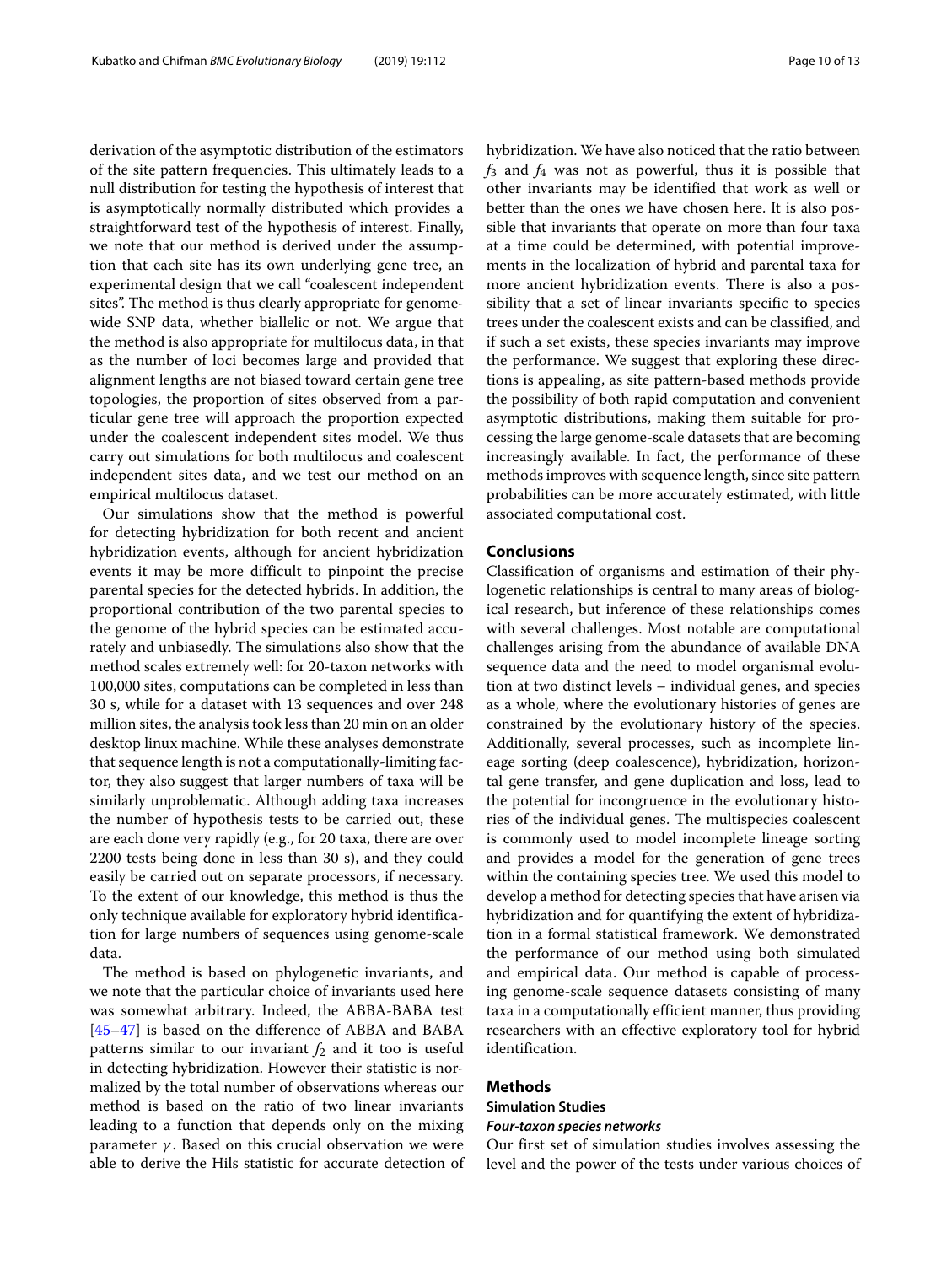the sample size, species trees branch lengths, and value of  $\gamma$  for four-taxon trees. We used a custom python program (available at [https://github.com/lkubatko/HilsTest\)](https://github.com/lkubatko/HilsTest) to simulate gene trees from the two parental species trees in Fig. [1](#page-2-0) with  $γ$  values of 0, 0.1, 0.2, 0.3, 0.4, and 0.5 and for two sets of speciation times:  $\tau_1 = 0.25$ ,  $\tau_2 = 0.5$ ,  $\tau_3 = 1.0$ (the "short" setting) and  $\tau_1 = 0.5, \tau_2 = 1.0, \tau_3 = 2.0$ (the "long" setting). For each setting, we simulated  $N = 50,000,100,000,250,000$  and 500,000 coalescent independent sites under the  $GTR+I+\Gamma$  model using Seq-Gen [\[66\]](#page-12-30)(Seq-Gen options: -mGTR -r 1.0 0.2 10.0 0.75 3.2 1.6 -f 0.15 0.35 0.15 0.35 -i 0.2 -a 5.0 -g 3). For each parameter setting, we generated 500 replicate data sets.

For each simulated data set, we tested the null hypothesis that  $\gamma = 0$  using the test statistics corresponding to the ratios in Eqs. [\(4\)](#page-3-0) and [\(5\)](#page-3-1) at level  $\alpha = 0.05$ . We also applied the ABBA-BABA test  $[46]$ . We estimate the power of each test as the proportion of the 500 replicates for which the null hypothesis was rejected (when  $\gamma = 0$ , this gives an estimate of the level of the test). We also considered using each of the statistics to estimate the true hybridization parameter,  $\gamma$ . We report the mean of the estimated  $\gamma$  values, as well as the standard deviation and the mean squared error, for each parameter setting.

To evaluate the sensitivity of our test to the assumption of a molecular clock, we carried out a second set of simulations using model trees that violated the clock assumption. We considered violating the molecular clock in two ways. First, we extended the branch leading to species *P*1 by doubling its length, for both the short and the long branch length settings described above. Second, we extended the branch leading to the hybrid species by doubling its length, again for both branch length settings. As in the first set of simulation studies, we evaluate the power of our test and compare its performance to the ABBA-BABA test. Here, however, we consider only the Hils test based on the ratio  $\frac{f_1}{f_2}$ , since this statistic showed superior performance in the first set of simulations.

#### *Larger species networks*

To examine the performance of our method for larger taxon samples, we considered networks containing 8 species and an outgroup, and networks containing 19 species and an outgroup. We also considered both recent hybridization and more ancient hybridization in each case (Fig. [4\)](#page-7-0). For each model network, we generated 125 data sets containing 100,000 coalescent independent sites for  $\gamma = 0, 0.1, 0.2, 0.3, 0.4,$  and 0.5 as follows. First, 100000 $\gamma$ gene trees were generated from the species tree formed by connecting the hybrid taxon to the "left" parental lineage, and  $100000(1 - \gamma)$  gene trees were generated from the species tree formed by connecting the hybrid taxon to the

"right" parental lineage. For each gene tree, one coalescent independent site was generated using Seq-Gen [\[66\]](#page-12-30) under the GTR+I+ $\Gamma$  model (Seq-Gen options: -mGTR -r 1.0 0.2 10.0 0.75 3.2 1.6 -f 0.15 0.35 0.15 0.35 -i 0.2 -a 5.0 -g 3). Each simulated data set was then given to our program with the outgroup specified, and the Hils statistic was computed for each possible combination of parents and hybrids. A cut-off for significance was determined using a Bonferroni correction with base level  $\alpha = 0.05$ , and the putative hybrid and parents were reported for any statistic whose *p*-value fell below  $\alpha/M$ , where M was the total number of comparisons. We summarized results by counting the number of "True Positives" (data sets for which the true hybrid and parental taxa are correctly identified), "True Sets" (data sets for which the true hybrid and parental taxa are identified, but their assignment to which is the hybrid and which are the parental taxa is ambiguous), and "False Positives" (data sets for which an incorrect set of taxa are identified as being subject to hybridization).

Because many of the genome-scale datasets being generated today are multilocus datasets (rather than being generated under the coalescent independent sites model used here), we also simulated data under multilocus n. These simulations proceeded exactly as described above, except that rather than simulating 100,000 coalescent independent sites, we simulated 1000 genes each of length 100bp. This choice was made to mimic the short read lengths generated by next-gen sequencing methods. We summarized these results in the same manner as described above. We justify application of our methodology to multilocus data in the Discussion section.

#### **Empirical examples**

We have also explored the performance of our method on two empirical data sets; the *Sistrurus* rattlesnakes and *Heliconius* butterflies. The *Sistrurus* rattlesnakes are found across North America and are currently classified into two species, *Sistrurus catenatus* and *S. miliarius*, each with three putative subspecies. The dataset consists of 19 genes sampled from 26 rattlesnakes: 18 individuals within the species *Sistrurus catenatus* (with subspecies *S. c. catenatus* (Sca, 9 individuals), *S. c. edwardsii* (Sce, 4 individuals), and *S. c. tergeminus* (Sct, 5 individuals)); six within species *Sistrurus miliarius* (with subspecies *S. m. miliarius* (Smm, 1 individual), *S. m. barbouri* (Smb, 3 individuals), and *S. m. streckeri* (Sms, 2 individuals)); and two outgroup species, *Agkistrodon contortrix* and *A. piscivorus*. These data were originally analyzed by [\[67\]](#page-12-32) to determine species-level phylogenetic relationships. Prior to this analysis, the sequences were computationally phased, resulting in 52 sequences and 8,466 aligned nucleotide positions (data are available at TreeBase ID 11174). These data have been subsequently reanalyzed in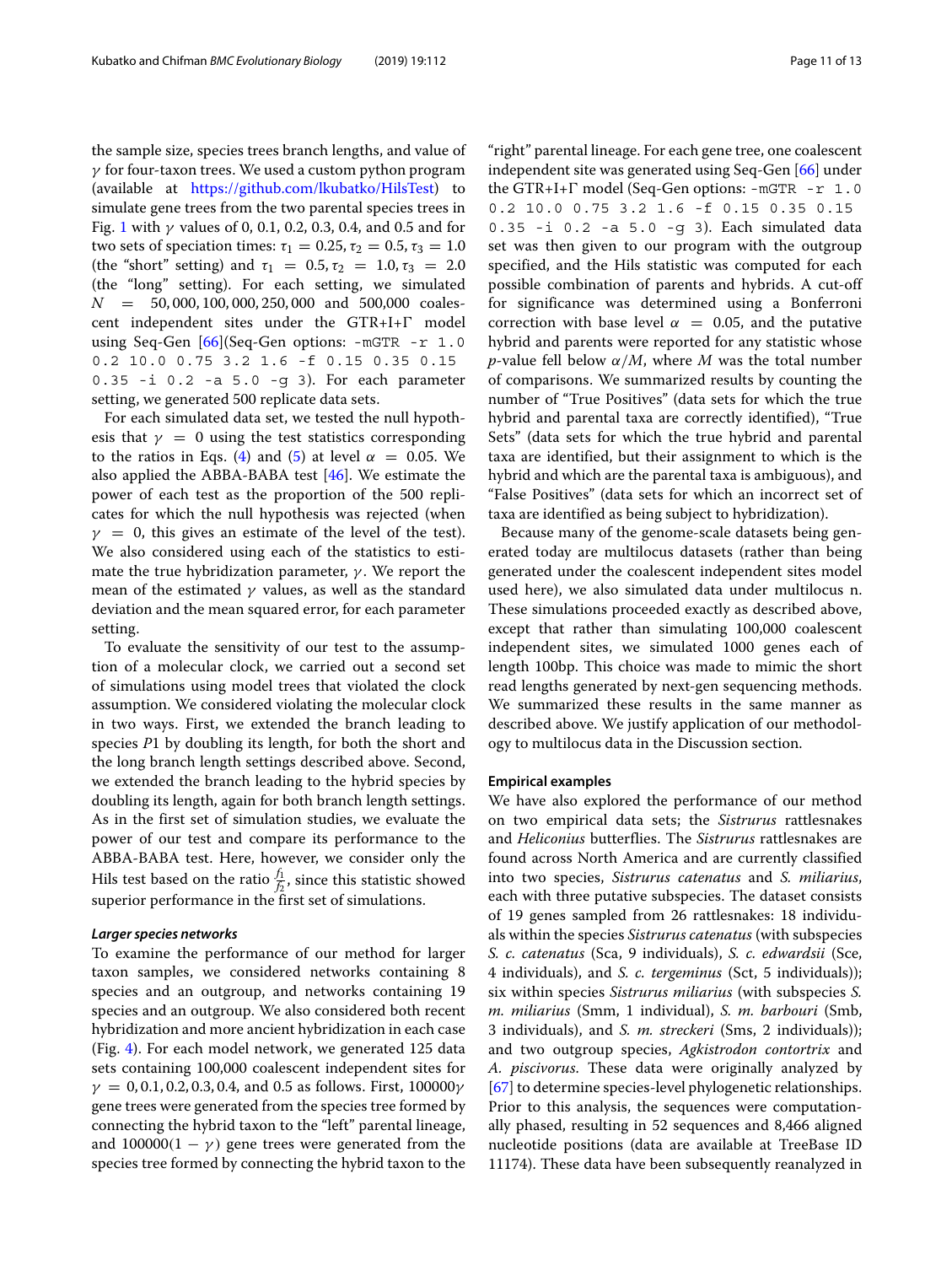several ways. For example, [\[16\]](#page-11-10) used different methodology to infer the species phylogeny, and found agreement with the original analysis of Kubatko et al. (2011). Gerard et al. (2011) used a subset of the data to examine whether several specimens collected in Missouri and assigned to subspecies *S. c. catenatus* were actually hybrid species. They did not find evidence of hybridization, in agreement with other results using different data [\[64\]](#page-12-28).

The *Heliconius* butterflies are a diverse group of tropical butterflies in the family *Heliconii* that are found throughout the southern United States and in Central and South America. We consider the study of Martin et al. (2013) [\[68\]](#page-12-33) in which genome-scale data for 31 individuals from seven distinct species were collected and evidence for gene flow between various species was assessed. We examine a subset of these data consisting of four individuals from each of the species *Heliconius cydno*, *H. melpomene rosina*, and *H. m. melpomene*, as well as one individual from the outgroup species *H. hecale*. Martin et al. (2013) found evidence that *H. m. rosina* is a hybrid of *H. m. melpomene* and *H. cydno*. We obtained the aligned genome-wide data from the complete study of Martin et al. (2013) from Dryad [\(http://datadryad.org/resource/doi:10.5061/dryad.](http://datadryad.org/resource/doi:10.5061/dryad.dk712) [dk712\)](http://datadryad.org/resource/doi:10.5061/dryad.dk712) [\[69\]](#page-12-34), and extracted the 13 sequences of interest. The resulting aligned sequences consisted of 248,822,400 base pairs.

#### **Abbreviations**

ABBA-BABA: Patterson's D-statistic to test ancient admixture; ASTRAL: Accurate Species TRee ALgorithm; BEAST: Bayesian Evolutionary Analysis Sampling Trees; BEST: Bayesian Estimation of Species Trees; GTR+I+T: General time-reversible model of Tavaré 1986 with site-specific rate variation, and invariable sites; ILS: Incomplete Lineage Sorting; JC69: the Jukes and Cantor 1969 model of DNA evolution; JML: Testing hybridization from species trees; MP-EST: Maximum Pseudo-likelihood for Estimating Species Trees; PAUP\*: Phylogenetic Analysis Using Parsimony \*and other methods Seq-Gen: Sequence-Generator; SNAP: SNP and AFLP Package for Phylogenetic analysis; SNP: Single Nucleotide Polymorphism; SVDquartets: Singular Value Decomposition Scores for Species Quartets

#### **Acknowledgements**

We thank the anonymous reviewers for helpful comments and suggestions. <sup>a</sup> Matthew H. Hils was a Professor of Biology at Hiram College until his untimely death in June 2014. He served as academic advisor and research mentor to L.K. during her undergraduate studies, and contributed to her decision to pursue interdisciplinary graduate study tied to the biological sciences. See [http://news.hiram.edu/?p=10502.](http://news.hiram.edu/?p=10502)

#### **Funding**

This work was supported in part by the National Science Foundation under award DMS-1106706 (J.C., L.K.) and NIH Cancer Biology Training Grant T32-CA079448 at Wake Forest School of Medicine (J.C.). The funding agencies played no role in the design of the study, analysis, simulations and interpretation of data and in writing the manuscript.

#### **Availability of data and materials**

Datasets used in this article are all publicly available as described in ["Methods"](#page-9-0) section.

#### **Authors' contributions**

LK and JC conceived of the study, model development, mathematical and statistical methods and wrote the manuscript. LK designed and executed all simulations. Both authors read and approved the final manuscript.

#### **Ethics approval and consent to participate**

Not applicable.

**Consent for publication**

# Not applicable.

#### **Competing interests**

L.K. serves as Section Editor for the Theory and ["Methods"](#page-9-0) section of BMC Evolutionary Biology.

#### **Publisher's Note**

Springer Nature remains neutral with regard to jurisdictional claims in published maps and institutional affiliations.

#### **Author details**

<sup>1</sup> Department of Statistics, The Ohio State University, Columbus, USA. 2Department of Evolution, Ecology, and Organismal Biology, The Ohio State University, Columbus, USA. 3Department of Mathematics and Statistics, American University, Washington, DC, USA.

#### Received: 12 November 2018 Accepted: 15 May 2019 Published online: 30 May 2019

#### **References**

- <span id="page-11-0"></span>1. Maddison WP. Gene trees in species trees. Syst Biol. 1997;46:523–36.
- <span id="page-11-1"></span>2. Kingman JFC. On the genealogy of large populations. J Appl Prob. 1982;19A:27–43.
- 3. Kingman JFC. The Coalescent. Stoch Proc Appl. 1982;13:235–48.
- <span id="page-11-2"></span>Tavare S. Line-of-descent and genealogical processes, and their applications in population genetics models. Theor Popul Biol. 1984;26: 119–64.
- <span id="page-11-3"></span>5. Tajima F. Evolutionary relationship of DNA sequences in finite populations. Genetics. 1983;105:437–60.
- 6. Takahata N, Nei M. Gene genealogy and variance of interpopulational nucleotide differences. Genetics. 1985;110:325–44.
- <span id="page-11-14"></span>7. Pamilo P, Nei M. Relationships between gene trees and species trees. Mol Biol Evol. 1988;5(5):568–83.
- 8. Rosenberg NA. The probability of topological concordance of gene trees and species trees. Theor Popul Biol. 2002;61:225–47.
- <span id="page-11-15"></span>9. Rannala B, Yang Z. Likelihood and Bayes Estimation of Ancestral Population Sizes in Hominoids Using Data From Multiple Loci. Genetics. 2003;164:1645–56.
- <span id="page-11-4"></span>10. Degnan J, Salter L. Gene tree distributions under the coalescent process. Evolution. 2005;59:24–37.
- <span id="page-11-5"></span>11. Liu L, Pearl DK. Species trees from gene trees: reconstructing Bayesian posterior distributions of a species phylogeny using estimated gene tree distributions. Syst Biol. 2007;56:504–14.
- <span id="page-11-6"></span>12. Heled J, Drummond AJ. Bayesian inference of species trees from multilocus data. Mol Biol Evol. 2010;27(3):570–80.
- <span id="page-11-7"></span>13. Kubatko LS, Carstens BC, Knolwes LL. STEM: Species Tree Estimation using Maximum likelihood for gene trees under coalescence. Bioinformatics. 2009;25(7):971–3.
- <span id="page-11-8"></span>14. Liu L, Yu L, Edwards SV. A maximum pseudo-likelihood approach for estimating species trees under the coalescent model. BMC Evol Biol. 2010;10(302):.
- <span id="page-11-9"></span>15. Bryant D, Bouckaert R, Felsenstein J, Rosenberg N, RoyChoudhury A. Inferring species trees directly from biallelic genetic markers: bypassing gene trees in a full coalescent analysis. Mol Biol Evol. 2012;29(8):1917–32.
- <span id="page-11-10"></span>16. Chifman J, Kubatko L. Quartet Inference from SNP Data Under the Coalescent Model. Bioinformatics. 2014;30(23):3317–24. [https://doi.org/](https://doi.org/10.1093/bioinformatics/btu53) [10.1093/bioinformatics/btu53.](https://doi.org/10.1093/bioinformatics/btu53)
- <span id="page-11-11"></span>17. Swofford DL. PAUP\*. Phylogenetic analysis using parsimony (\* and other methods). Version 4. Sunderland: Sinauer Associates; 2003.
- <span id="page-11-12"></span>18. Mirarb S, Reaz R, Bayzid MS, Zimmerman T, Swenson MS, Warnow T. ASTRAL: genome-scale coalescent-based species tree estimation. Bioinformatics. 2014;30:i541–8.
- <span id="page-11-13"></span>19. Dowling TE, DeMarais BD. Evoltionary significance of introgressive hybridization in cyprinid fishes. Nature. 1993;362:444–6.
- 20. Roques S, Sevigny JM, Bernatchez L. Evidence for a broadscale introgressive hybridization between two redfish (genus Sebastes) in the North-west Atlantic: a rare marine example. Mol Ecol. 2001;10:149–65.